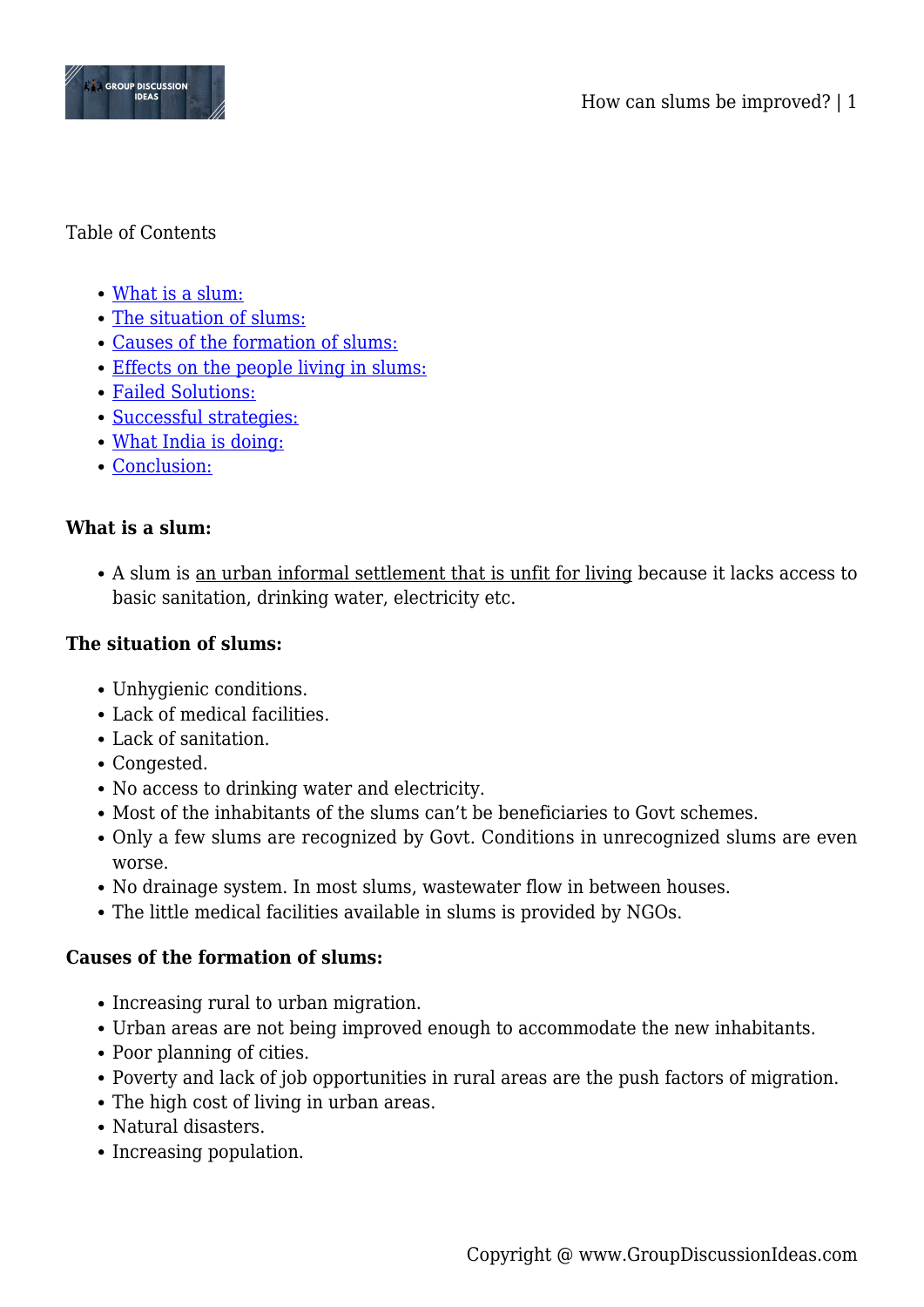

- Urbanization Pull factor of rural migration.
- Social exclusion.
- Informal economy.
- Some politicians use slum inhabitants as their vote banks. Though they give fake promises of improving the living conditions, they encourage slums.
- Social conflicts civil wars.

# **Effects on the people living in slums:**

- The reduced life expectancy of slum inhabitants.
- Health problems due to drinking contaminated water.
- Environment pollution.
- The low standard of living.
- Degraded health conditions.
- Those living in slums get victimized easily by alcohol and drugs.
- Slums inhabitants will become the worst victims of natural disasters.
- Slums breed violence, crime, diseases, epidemics and psychological illnesses.
- Preterm births.
- Malnutrition in children.
- Child labour.
- No safety for women living in slums due to high no. of drunkards.

# **Failed Solutions:**

- Slum removal It made slum inhabitants homeless.
- Slum relocation It moved poor people further away from their workplaces.

### **Successful strategies:**

- Slum upgrading. It improved slum's living conditions. But it does not address poverty and low wages of the informal economy.
- Organized urbanization Planning & Modifying urban areas to accommodate newcomers.
- Legitimizing slums instead of driving them out of their homes.
- Improving job opportunities in rural as well as urban areas.
- Planning rural development along with urban development.
- Economic development.
- Better transport facilities.
- Affordable housing in urban areas.